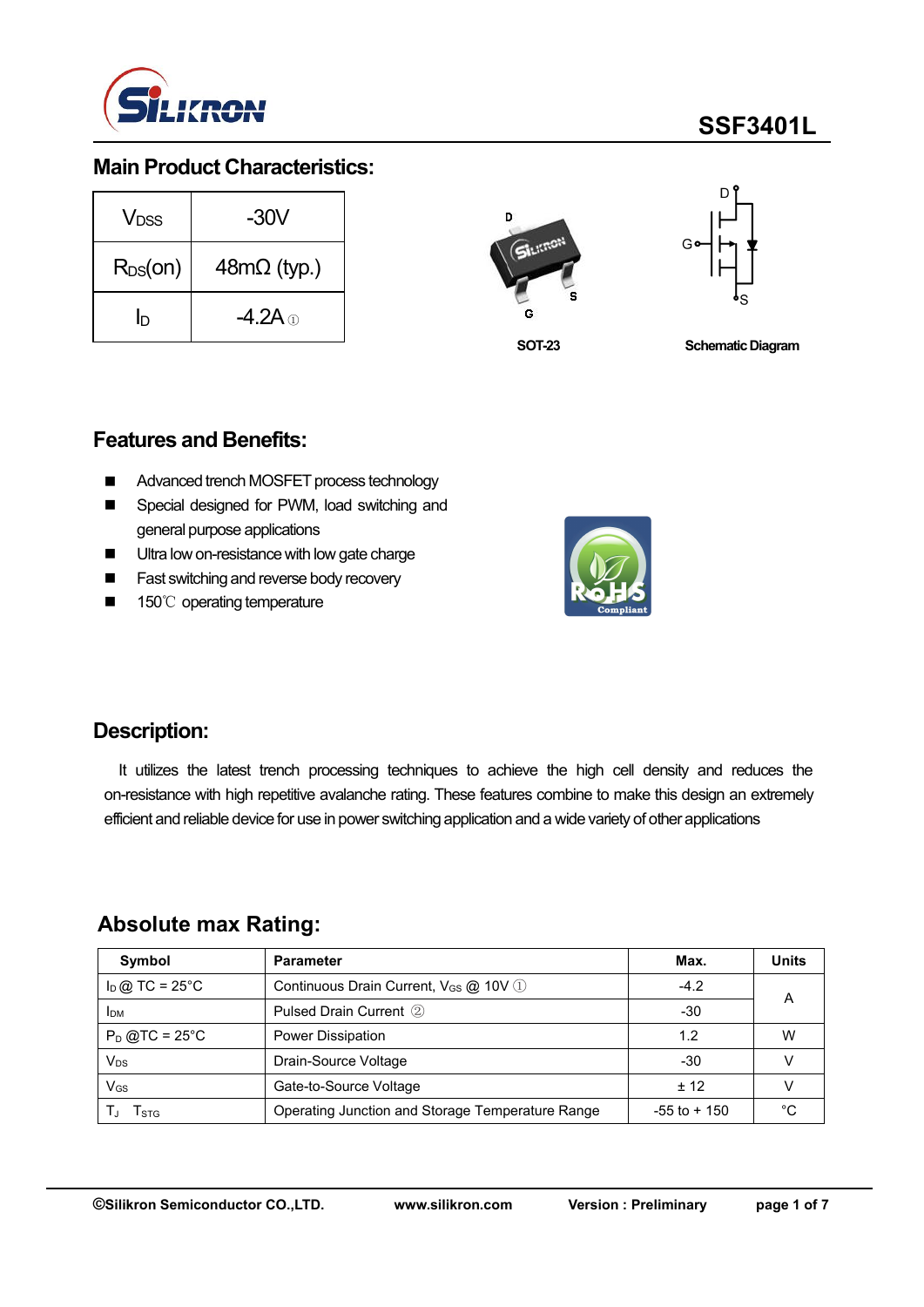

## **Thermal Resistance**

| Symbol                           | <b>Characterizes</b>                            | Typ. | Max. | <b>Units</b> |
|----------------------------------|-------------------------------------------------|------|------|--------------|
| $\mathsf{R}_{\theta\mathsf{JA}}$ | Junction-to-ambient ( $t \le 10s$ )<br>ົຕ່<br>ঔ |      | 104  | °C/W         |

### **Electrical Characterizes** @TA=25℃ unless otherwise specified

| Symbol                  | <b>Parameter</b>                     | Min.   | Typ.            | Max.   | <b>Units</b> | <b>Conditions</b>                      |  |
|-------------------------|--------------------------------------|--------|-----------------|--------|--------------|----------------------------------------|--|
| $V_{(BR)DSS}$           | Drain-to-Source breakdown voltage    |        |                 |        | V            | $V_{GS}$ = 0V, $I_D$ = -250µA          |  |
|                         |                                      |        | 48              | 55     |              | $V_{GS}$ = -10V, $I_D$ = -4.2A         |  |
| $R_{DS(on)}$            | Static Drain-to-Source on-resistance |        | 56              | 75     | $m\Omega$    | $V_{GS} = -4.5V \cdot ln = -4A$        |  |
|                         |                                      |        | 72              | 90     |              | $V_{GS}$ = -2.5V, $I_D$ = -1A          |  |
| $V_{GS(th)}$            | Gate threshold voltage               | $-0.7$ | —               | $-1.3$ | V            | $V_{DS} = V_{GS}$ , $I_D = -250 \mu A$ |  |
| <b>l</b> <sub>pss</sub> | Drain-to-Source leakage current      |        |                 | $-1$   | μA           | $V_{DS}$ = -24V, $V_{GS}$ = 0V         |  |
|                         |                                      |        | —               | 100    | nA           | $V_{GS} = 10V$                         |  |
| <b>I</b> GSS            | Gate-to-Source forward leakage       |        |                 | $-100$ |              | $V_{GS}$ = -10V                        |  |
| $Q_{g}$                 | Total gate charge                    |        | 8.2             |        |              | $I_D = -4.2A$ ,                        |  |
| $Q_{gs}$                | Gate-to-Source charge                |        | 1.5             |        | nC           | $V_{DS}$ = -15V,                       |  |
| $Q_{\text{gd}}$         | Gate-to-Drain("Miller") charge       |        | 2.5             |        |              | $V_{GS} = -4.5V$                       |  |
| $t_{d(on)}$             | Turn-on delay time                   |        | 7               |        |              |                                        |  |
| $t_{r}$                 | Rise time                            |        | 3               |        |              | $V_{GS}$ =-10V, $V_{DS}$ = -15V,       |  |
| $t_{d(\text{off})}$     | Turn-Off delay time                  |        | 30              |        | ns           | $RGEN=6\Omega, ID=-4.2A$               |  |
| $t_{\rm f}$             | Fall time                            |        | 12 <sup>°</sup> |        |              |                                        |  |
| $C$ iss                 | Input capacitance                    |        | 875             |        |              | $V_{GS} = 0V$ ,                        |  |
| $C_{\text{oss}}$        | Output capacitance                   |        | 100             |        | pF           | $V_{DS} = -15V,$                       |  |
| C <sub>rss</sub>        | Reverse transfer capacitance         |        | 60              |        |              | $f = 1$ MHz                            |  |

## **Source-Drain Ratings and Characteristics**

| <b>Symbol</b> | <b>Parameter</b>      | Min. | Typ. | Max. | <b>Units</b> | <b>Conditions</b>          |
|---------------|-----------------------|------|------|------|--------------|----------------------------|
| $V_{SD}$      | Diode Forward Voltage | __   |      | ے ،  |              | $V_{GS} = 0V$<br>ls=-4.2A, |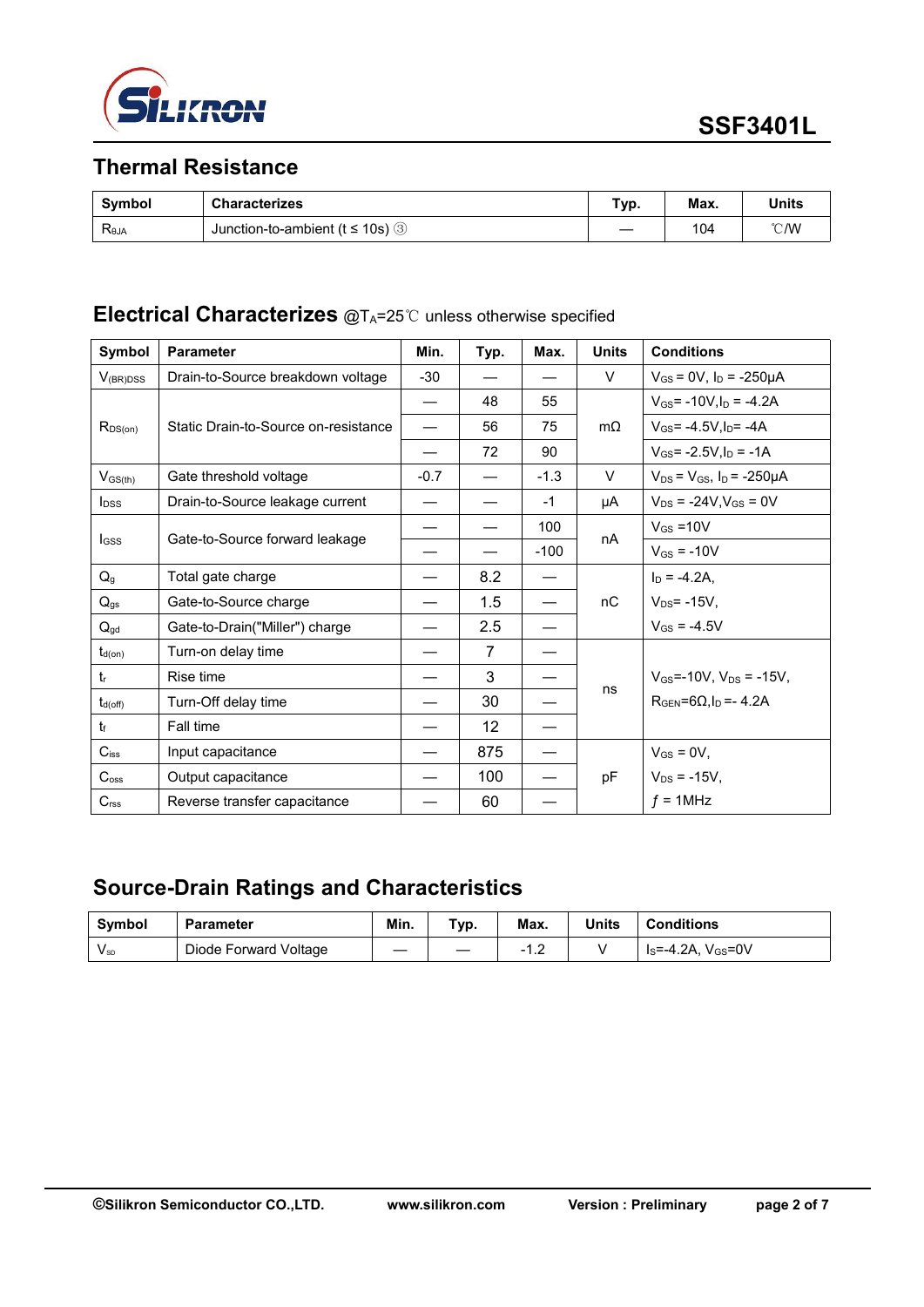

### **Test circuits and Waveforms**

**EAS test circuits:** 



Gate charge test circuit:

**Switch Waveforms:**







#### **Notes:**

①Calculated continuous current based on maximum allowable junction temperature.

②Repetitive rating; pulse width limited by max junction temperature.

③The value of RθJA is measured with the device mounted on 1 in 2 FR-4 board with 2oz. Copper, in a still air environment with TA =25°C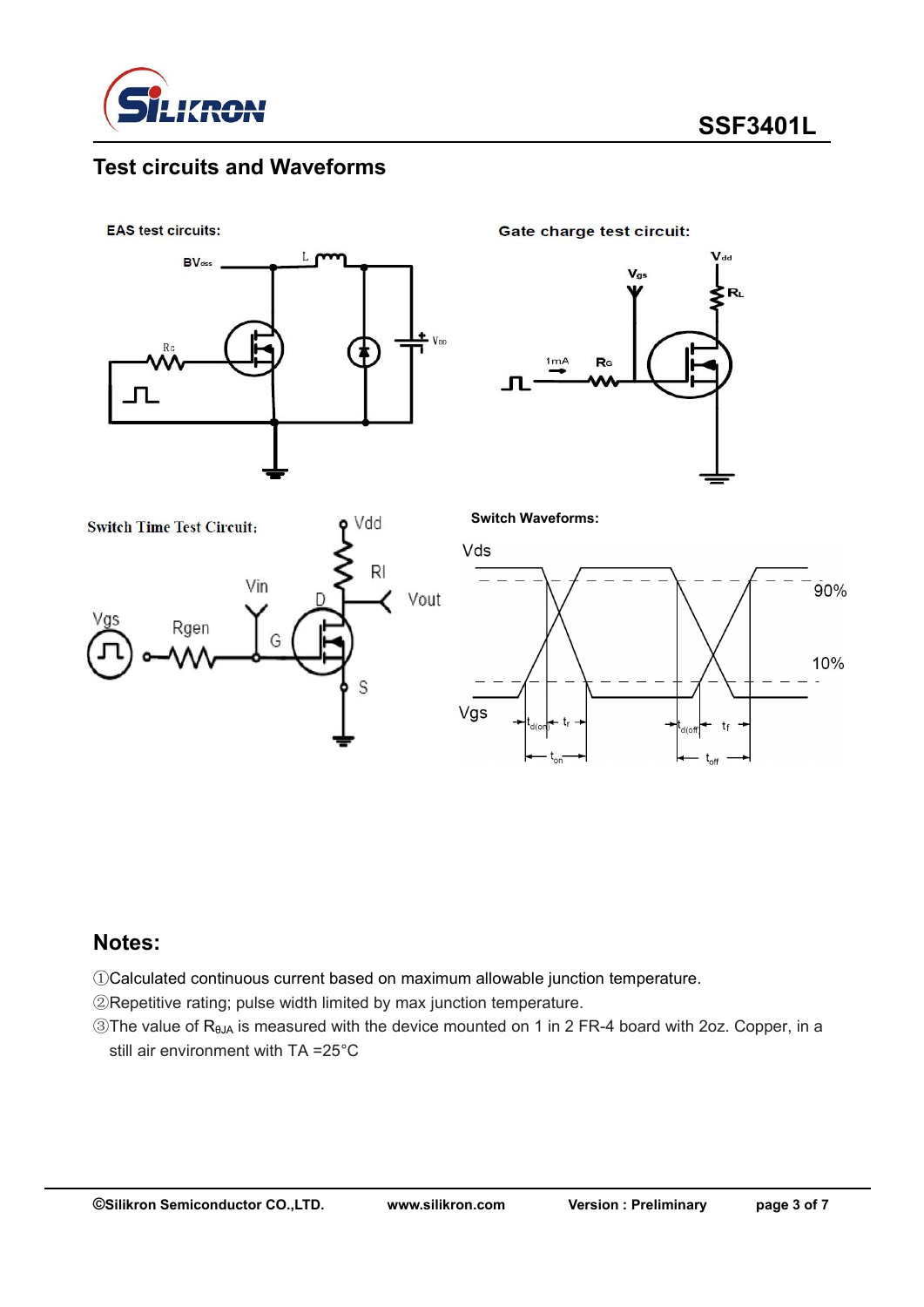

## **Typical electrical and thermal characteristics**





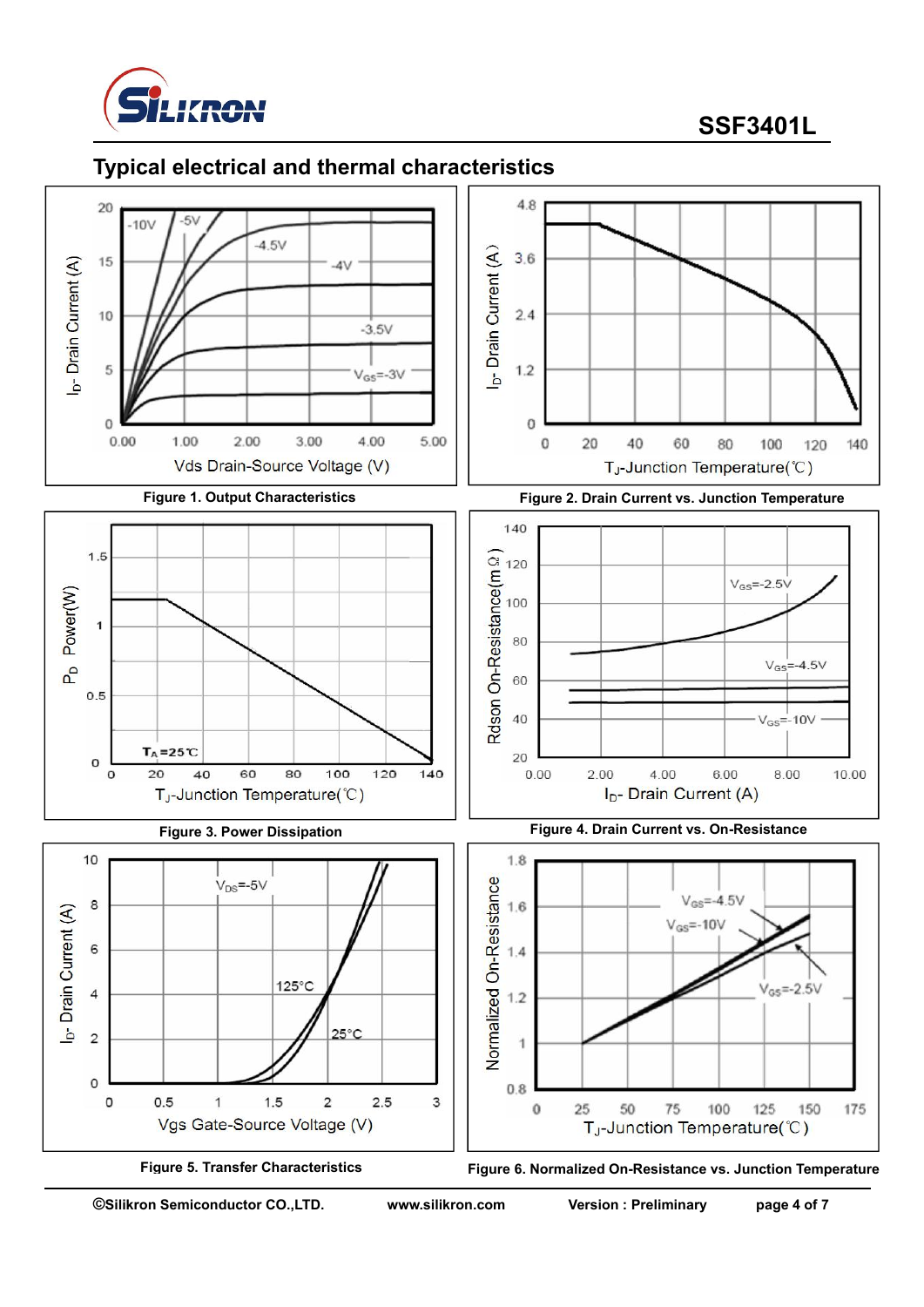

### **Typical electrical and thermal characteristics**





**©Silikron Semiconductor CO.,LTD. www.silikron.com Version : Preliminary page 5 of 7**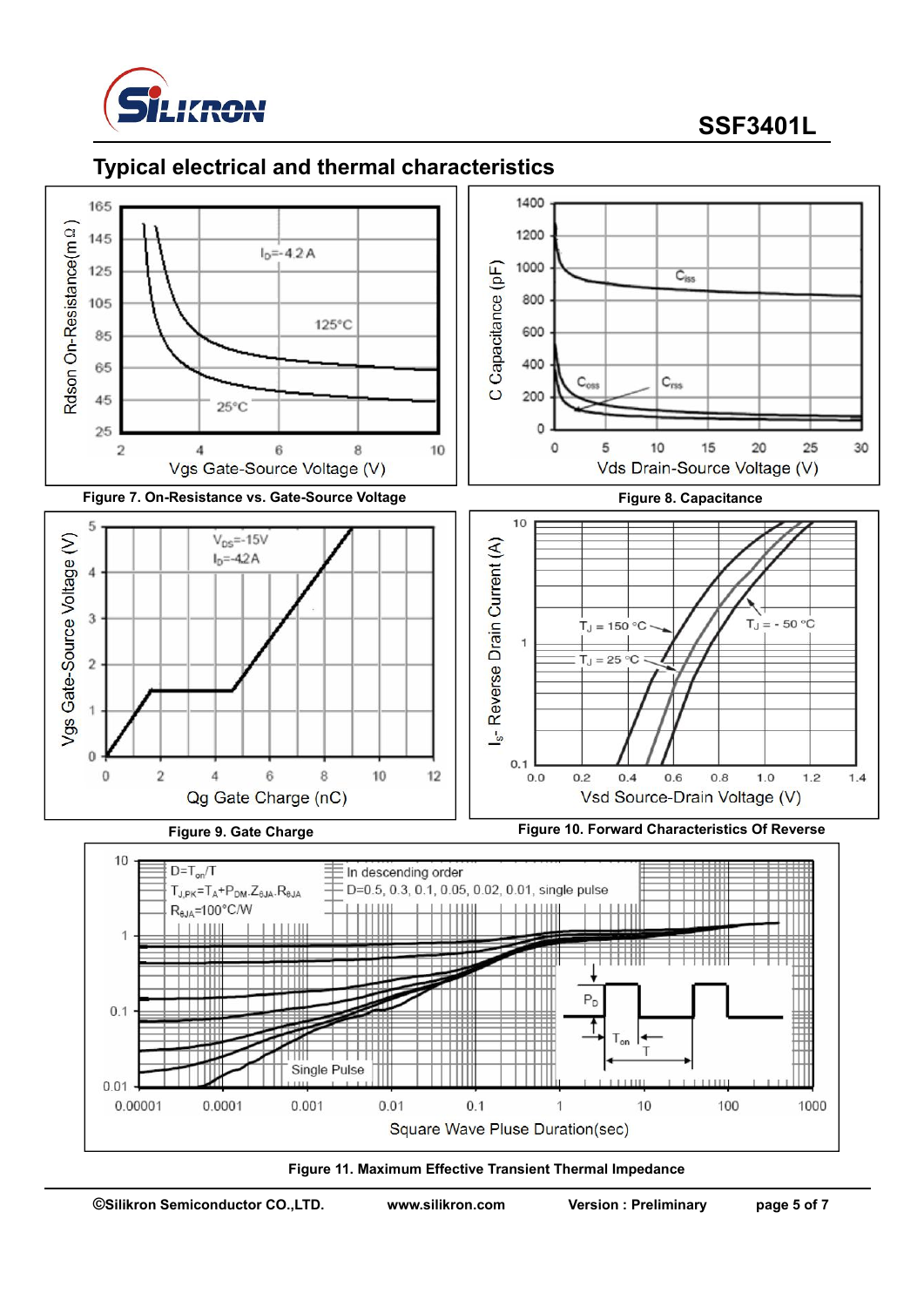

# **Mechanical Data**:



|                | <b>Dimensions in Millimeters</b> |             |  |  |  |  |
|----------------|----------------------------------|-------------|--|--|--|--|
| <b>Symbol</b>  | MIN.                             | MAX.        |  |  |  |  |
| $\mathsf{A}$   | 0.900                            | 1.150       |  |  |  |  |
| A <sub>1</sub> | 0.000                            | 0.100       |  |  |  |  |
| A <sub>2</sub> | 0.900                            | 1.050       |  |  |  |  |
| $\mathbf b$    | 0.300                            | 0.500       |  |  |  |  |
| C              | 0.080                            | 0.150       |  |  |  |  |
| D              | 2.800                            | 3.000       |  |  |  |  |
| Ε              | 1.200                            | 1.400       |  |  |  |  |
| E <sub>1</sub> | 2.250                            | 2.550       |  |  |  |  |
| e              | 0.950TYP                         |             |  |  |  |  |
| e <sub>1</sub> | 1.800                            | 2.000       |  |  |  |  |
| L              | 0.550REF                         |             |  |  |  |  |
| L1             | 0.300                            | 0.500       |  |  |  |  |
| $\theta$       | $0^{\circ}$                      | $8^{\circ}$ |  |  |  |  |